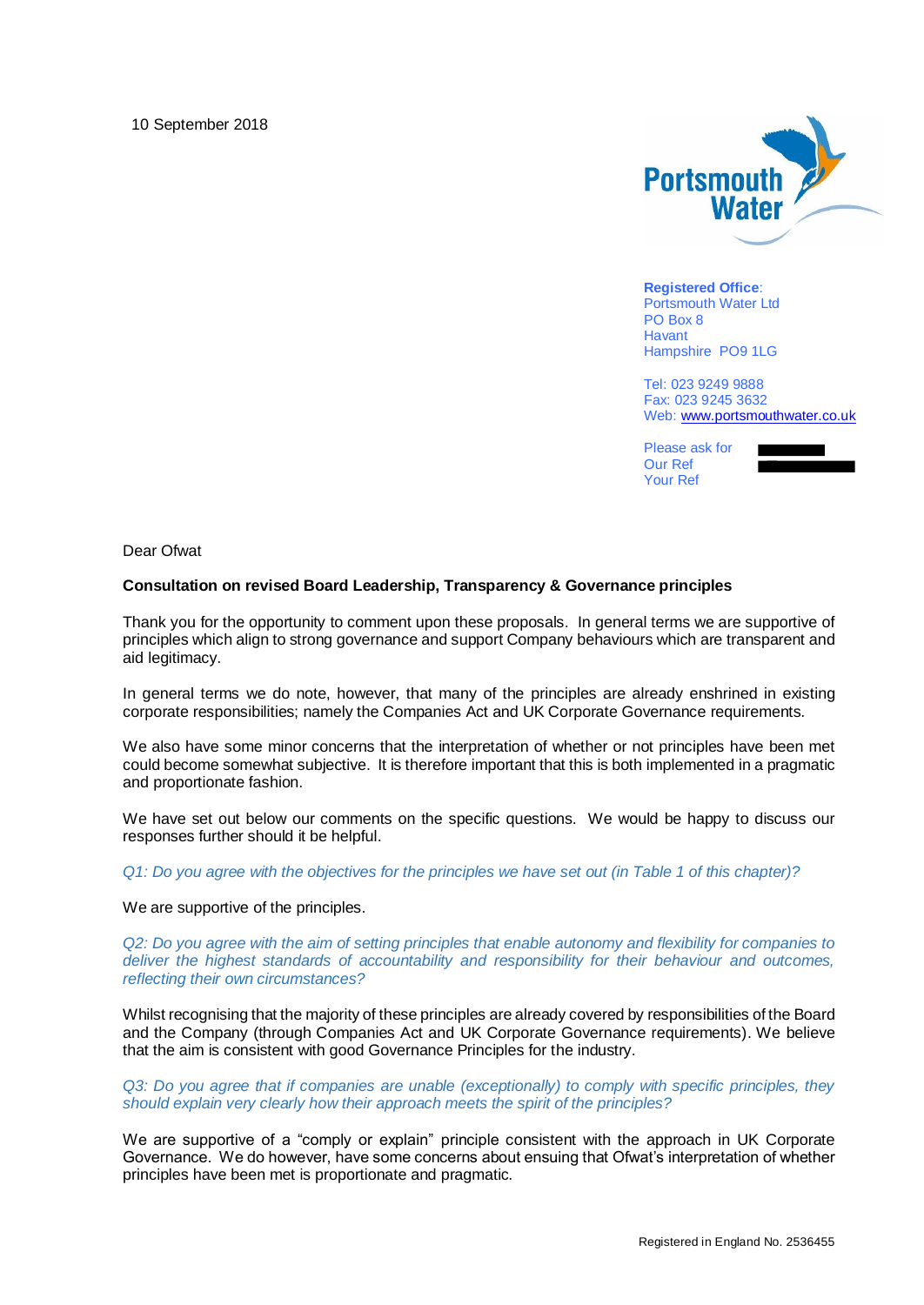*Q4: Do you agree with our proposed principle for purpose, values and culture?*

We are supportive of the principle.

*Q5: Do you agree with our proposed board leadership and transparency principle?* 

We are supportive of the principle.

*Q6: Do you agree with our proposed principle for the stand-alone regulated company?* 

We are supportive of the principle.

*Q7: Do you agree with our proposed board effectiveness principle?*

We are supportive of the principle.

*Q8: Do you think that the requirement for an independent chair should be a stand-alone licence obligation or should we allow some flexibility? If the latter, what mitigations would be appropriate where a company does not have an independent chair?* 

We support the importance of retaining independent Chairs. However, on balance we feel that Companies should retain some flexibility in this area. This could be mitigated through further compliance disclosures.

*Q9: Overall, how well do the proposed principles meet the aim of enabling autonomy and flexibility for companies to deliver the highest standards of accountability and responsibility for their behaviour and outcomes, reflecting their own circumstances (rather than setting overly prescriptive rules)?* 

In our view the proposed principles are consistent with this aim.

*Q10: Do you agree with our proposal to insert a requirement in companies' licences that they must meet the principles?* 

We agree with this proposal subject to our comments relating to possible subjectivity of compliance and the need for a proportionate and pragmatic approach to be taken.

*Q11: Do you agree with our proposal for an appeal mechanism and a change process in the proposed licence condition to meet the principles?* 

Yes.

*Q12: Are there specific instances where individual companies' licence conditions might conflict or overlap with the revised principles?* 

We have not currently identified any.

*Q13: Do you agree that we should insert a requirement in companies' licences that independent nonexecutive directors should be the single largest group?* 

We support this position subject to both transitional arrangements and a recognition that there may be relatively short periods of time when companies do not meet the requirement due to short notice changes in Board composition.

*Q14: Do you agree with our proposal to use the criteria for independence as set out in the UK Corporate Governance Code? Do you think that there are any merits in instead setting out an alternative approach whereby we would insert criteria for independence in the licence?* 

This appears to be a sensible approach.